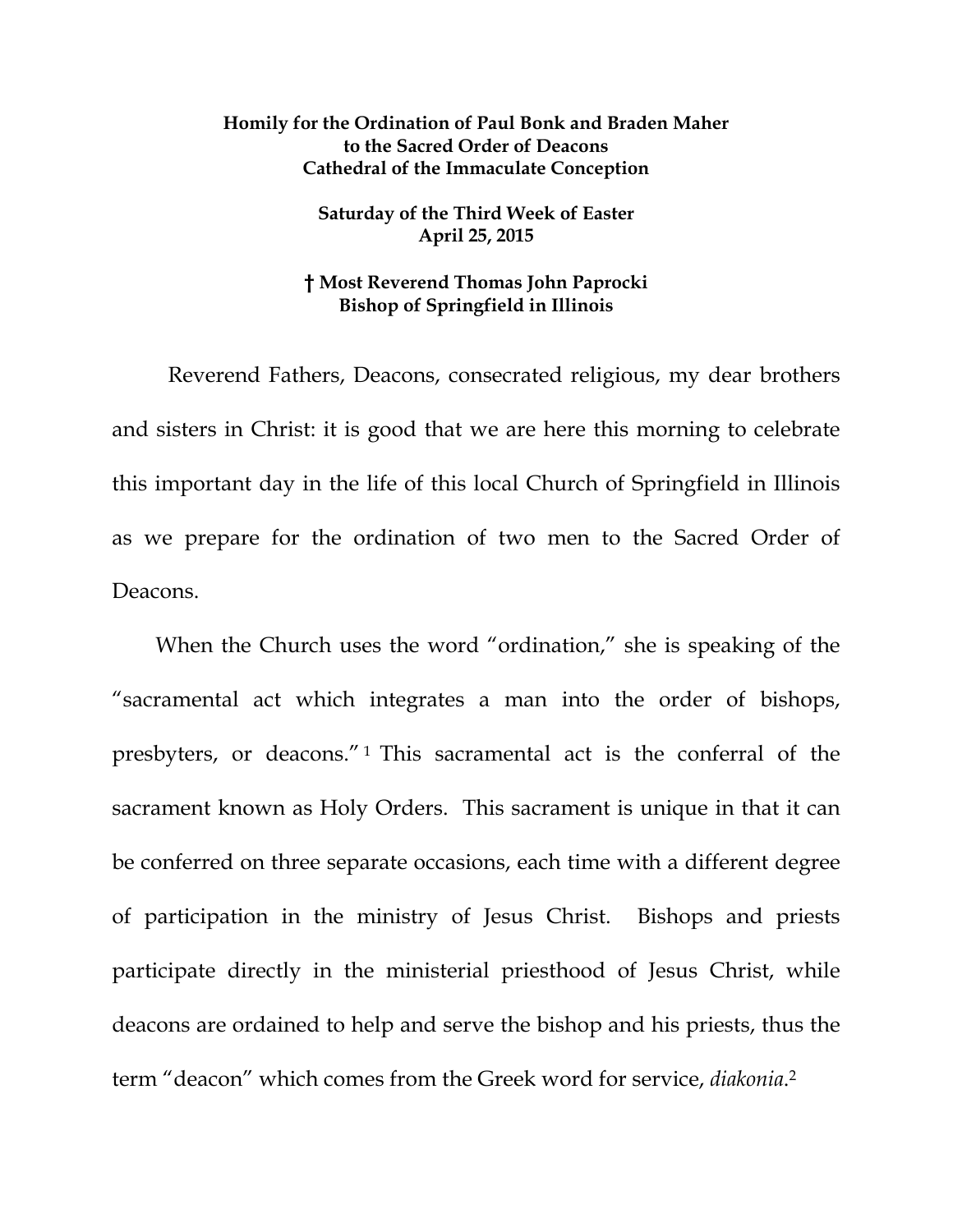It would be a mistake to overlook the significance of this ordination, seeing it as just another hurdle to clear on the way to the priesthood. While it is certainly very likely, God-willing, that these two men will indeed take the next step to the priesthood in just over a year, that step would be impossible without first being ordained as a deacon. The same is true for all of us in the sanctuary today who are ordained ministers. None of us could be here without our ordination as deacons, and that ordination continues to be an important part of our identity in our call to be of service to Christ and His Church through the Sacrament of Holy Orders.

My dear sons, this is a significant moment in your life and in the life of the Church. Just a few moments ago, you were called to enter into the sanctuary. This is more than just a practical step so that we can better see one another! It signifies that you are making an important transition from your current state as a member of the laity to become a member of the clergy. You will soon share in that unique brotherhood that we all share with one another as ordained ministers.

This transition requires that you understand that your life will be different from this point forward. As the name of the sacrament suggests, your life will now be ordered exclusively to the holy pursuit of giving your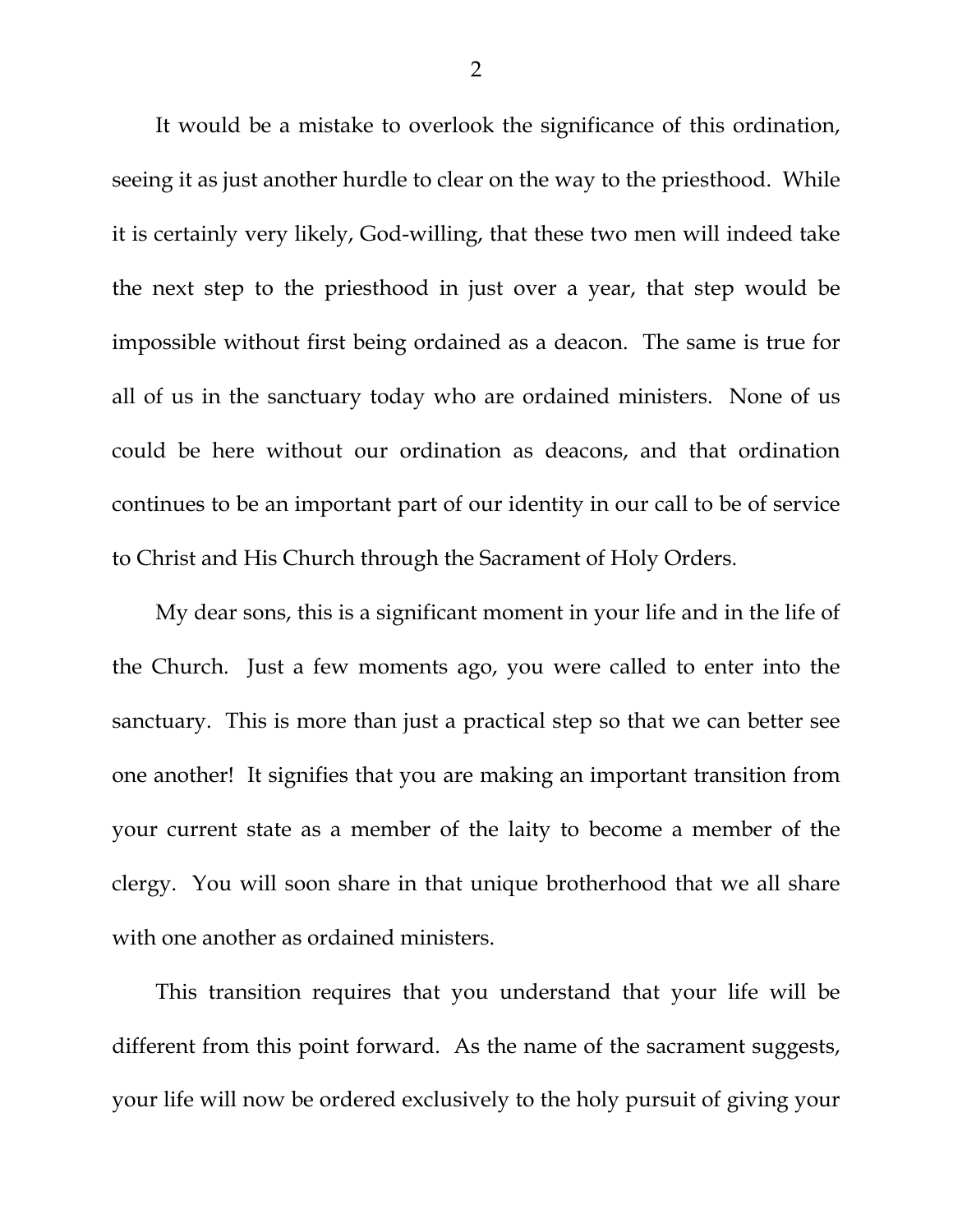life to Christ and His Church. It is therefore helpful to reflect on what this ordering of your life should entail as you prepare to enter this new way of living. To accomplish this, we can briefly reflect on each of the promises that you are about to make as they contain a concise summary of how your life is to be ordered from this point forward.

The first promise deals with your being resolved to be consecrated for the Church's ministry by the laying on of my hands and the gift of the Holy Spirit. You are affirming that by your own free choice, you present yourselves for the Order of the Diaconate. While every vocation begins with God's initiative, He does not force us, but gives us the freedom to accept or reject His call. Even though the Church has attested to the authenticity of that call, your free response is still required so that this new ordering of your life is seen as something that you joyfully and freely embrace, as opposed to seeing it as something being imposed upon you against your will.

Next, you will promise to discharge your office as a deacon with humble charity in order to assist the priestly Order and to benefit the Christian people. Humility is one of the key virtues to practice as a deacon. The words of our first reading from the First Letter of St. Peter sum this up

3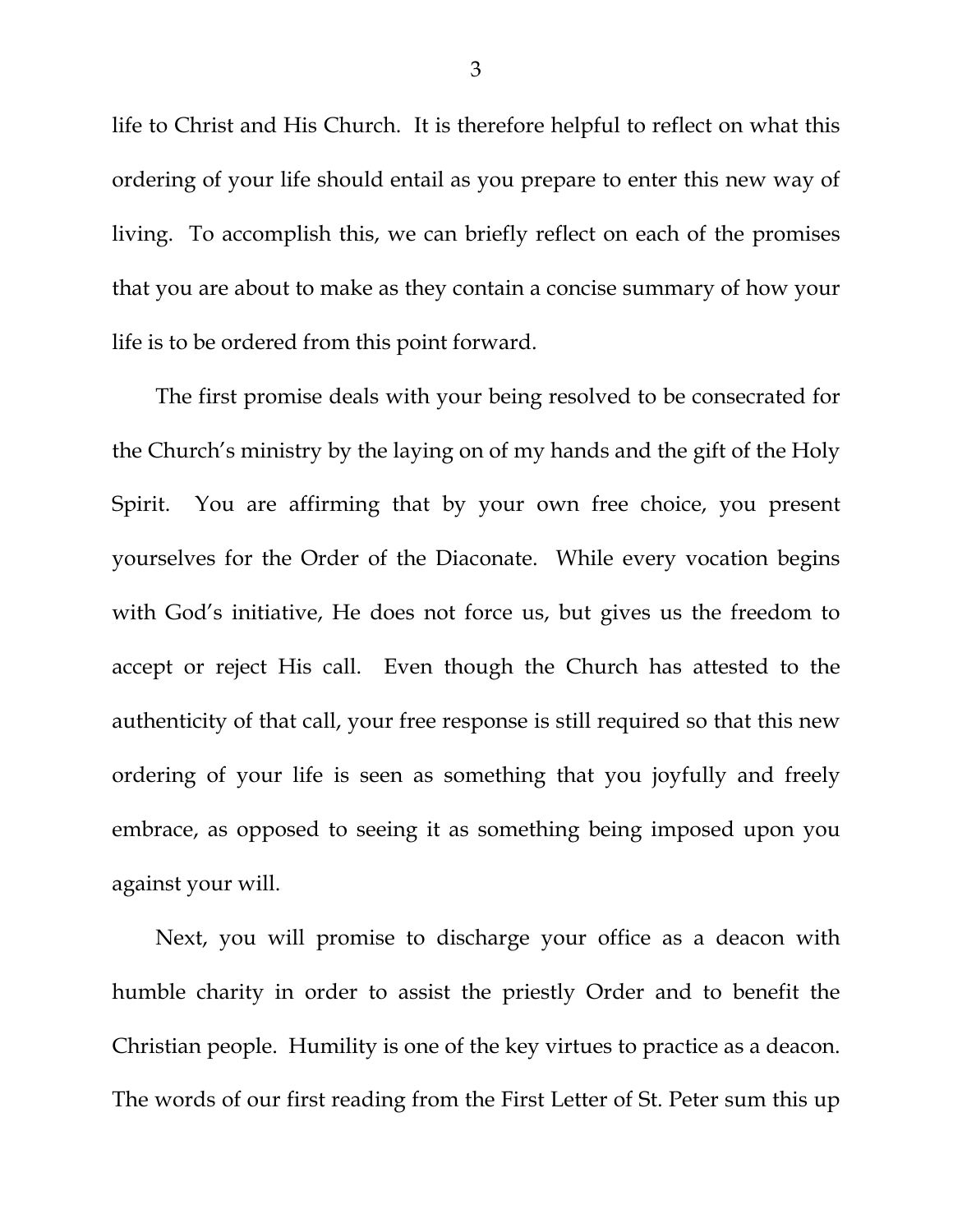nicely as we hear him say: "Beloved: Clothe yourselves with humility in your dealings with one another, for: God opposes the proud but bestows favor on the humble" (1 Peter 5:5). Pride should never find its way into your dealing with the priests whom you will assist or the people of God that you will serve. You must never see yourselves as better than others just because you are ordained. Rather, your ordination calls you to greater humility as you order your lives to live more perfectly as disciples of Him who came not to be served, but to serve.<sup>3</sup>

Closely related to this humility of service is the next promise, where you will humbly resolve to hold fast to the mystery of faith, proclaiming this mystery in word and deed according to the Gospel and the Church's tradition. When it comes to teaching and preaching, your job is to preach the truth as it has been handed on to us by Jesus Christ, as we heard in the Gospel for today's Mass, when He commissioned His disciples and their followers to spread the Good News until His return in glory.

There is no shortage of voices in and outside of the Church who offer their own commentary or views on what *they* think the Church's doctrine should be. As an ordained minister, you must at all times strive to be faithful to the Church's Magisterium so as to not let the faithful be led

4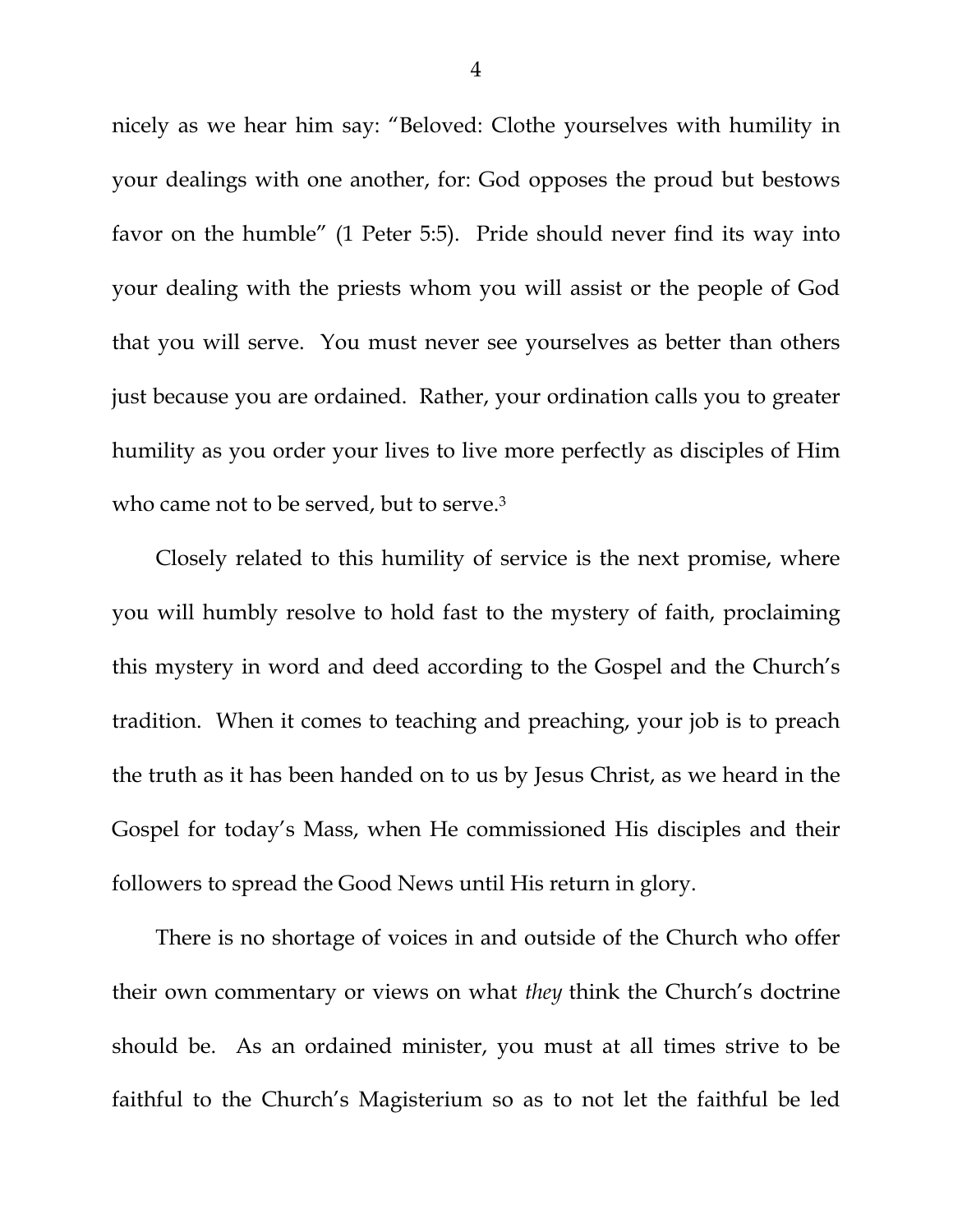astray. You have, undoubtedly, already begun this in your seminary formation, but it is something to keep always before you. In this regard, it would be helpful for you to adopt the ancient motto of *sentire cum ecclesia*, which roughly means "thinking with the Church." This is a recommendation for all of the faithful, but it is one about which you will need to be especially mindful, so that your thinking, preaching, teaching, and acting will always be ordered according to the Gospel and the Church's tradition for the purpose of being a reliable guide for those who follow you.

Following this promise is the one that you will make in embracing the celibate state as a sign of your dedication to Christ the Lord for the sake of the Kingdom of Heaven. Once again, the state of celibacy is not to be seen as a necessary requirement simply to be endured, but one to be freely and joyfully welcomed into your life as a great gift, allowing you to order your life to Christ more easily with an undivided heart, thus enabling you to minister more effectively.

You next make the promise to celebrate faithfully each day the Liturgy of the Hours with and for the people of God and indeed for the whole world. Once again, this is a practice that you have already acquired during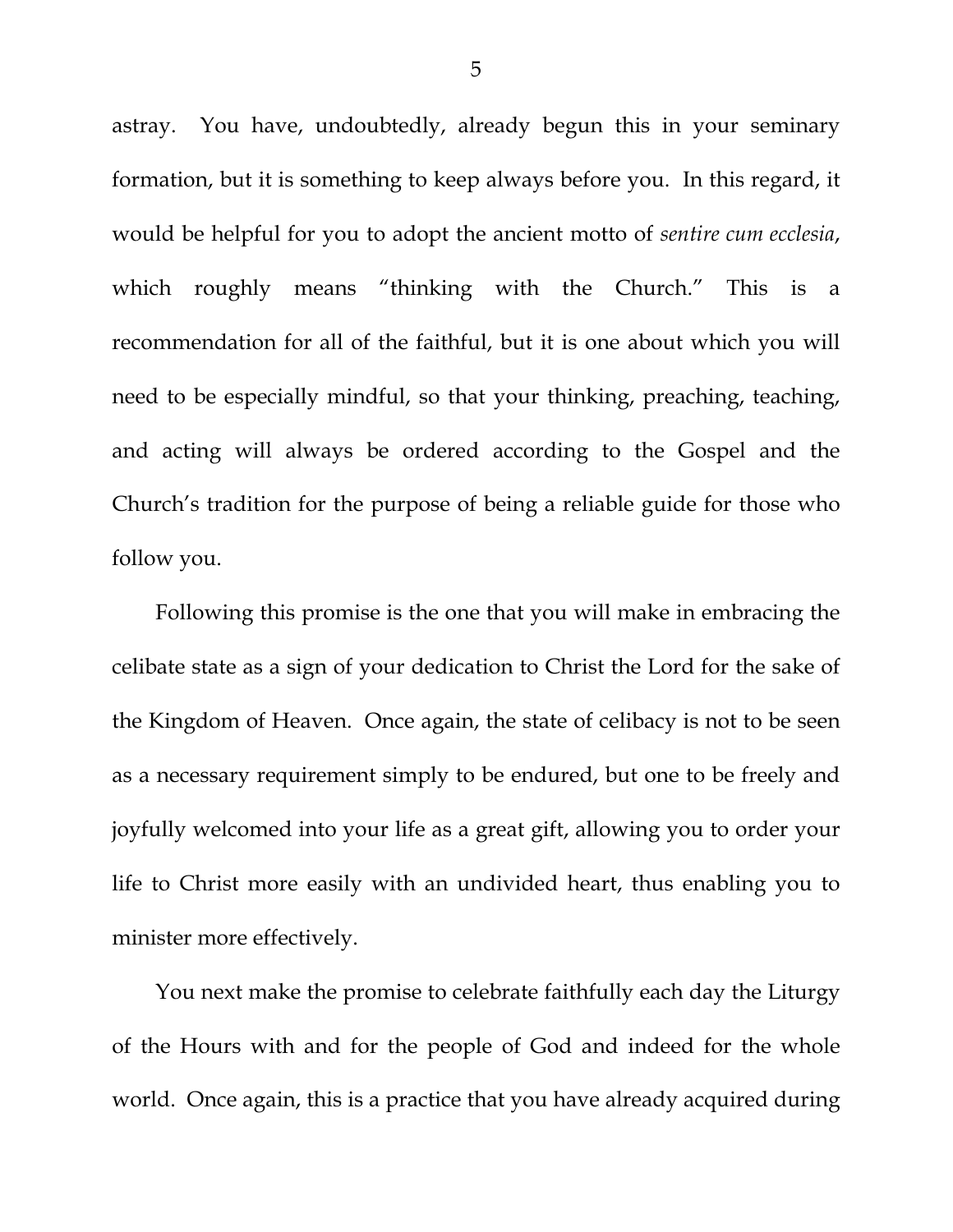your time of formation in the seminary, but ordination makes this practice more than just a devotional one. Your prayer of the Liturgy of the Hours is ordered more intensely toward officially interceding for the needs of the Church, of whom you are an ordained minister. Each time you pray the Divine Office, you bring with you the many prayer requests that people entrust to you, as well as the many prayers voiced throughout the world.

The next promise that you make is a summary of what is expected of you as a deacon, when you resolve to conform your entire way of life to the example of Christ. Everything that you do should reflect the love and mercy of Jesus Christ. You are to order your life in such a way that you can say as St. Paul did in his letter to the Galatians: "I live, no longer I, but Christ lives in me" (Galatians 2:20). Your response indicates that you humbly recognize that such an imitation is only possible with God's help and that it is not something you can do by your own power. But with the grace that the Lord will bestow upon you in the Sacrament of Holy Orders, you will be capable of fulfilling this demanding, yet beautiful life of ordained ministry.

Finally, you promise respect and obedience to me as your bishop and to my successors in this episcopal office. This obedience is not the type of

6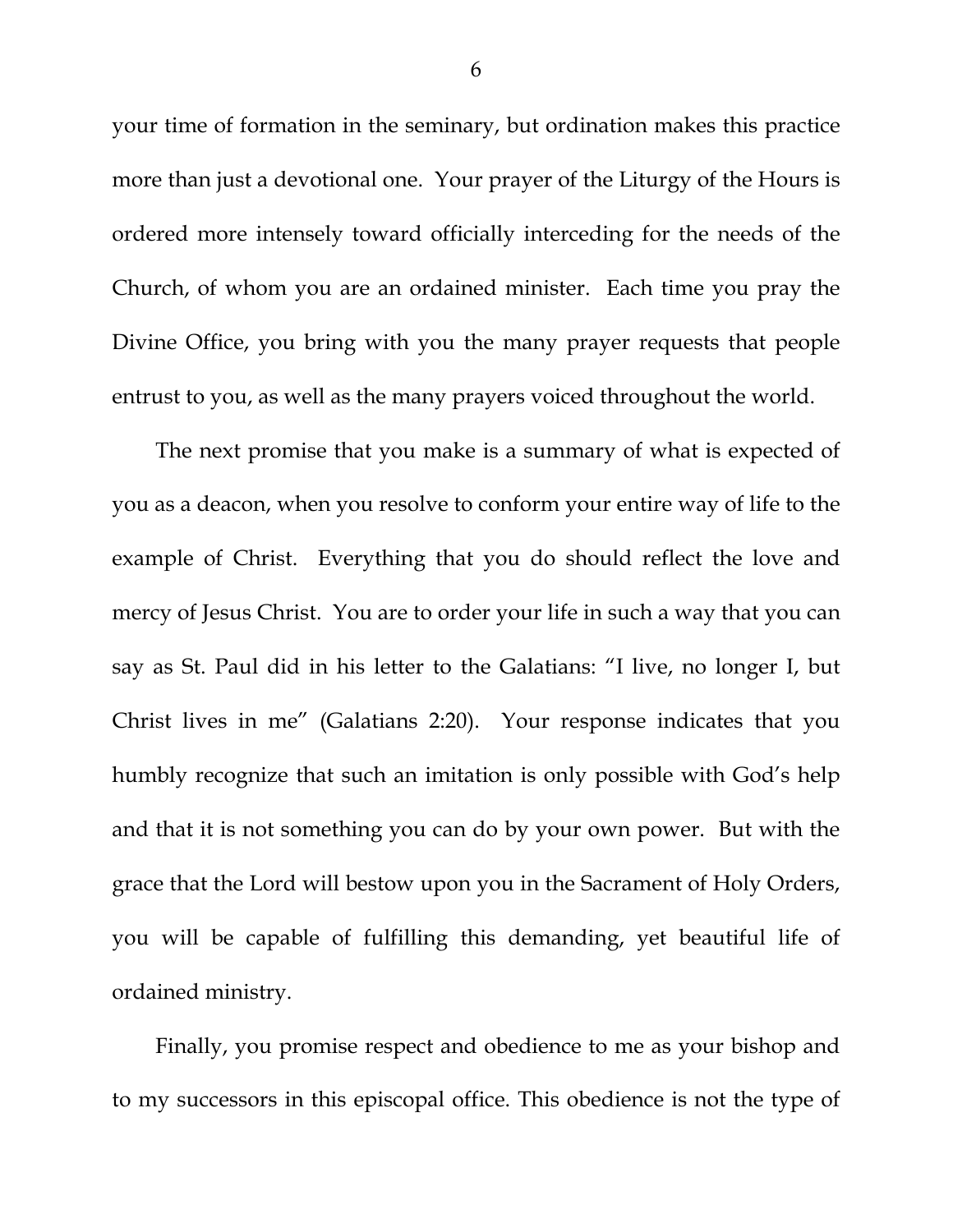subservience that a soldier gives to a military commander or an employee gives to a supervisor, but is modeled on the example of Jesus, who was obedient to His heavenly Father, even unto death on a cross.

I would like to conclude our treatment of the various ways in which you are being invited to live this new ordering of your life by stressing the importance of keeping in order your personal relationship with Christ. This is accomplished through spiritual practices such as daily mental prayer, sacred reading, the Rosary, the examination of conscience, and frequent confession. Intentionally committing yourself to these practices now, not making exceptions or excuses when you are too tired or too busy, will ensure that the exercise of your ministry now and in the future will be as fruitful as possible. Without that regular contact with our Lord, especially in the Eucharist, you will "lose your edge" and devolve into a mode of pastoral activism, where your focus is more on what you do, without truly understanding who you are as a beloved son of God, called by Him to share an intimate relationship with Him and share in His work of preparing souls for Heaven.

It is my prayer for both of you, Paul and Braden, that you embrace this new way of life by living that well-ordered life that is expected of you by